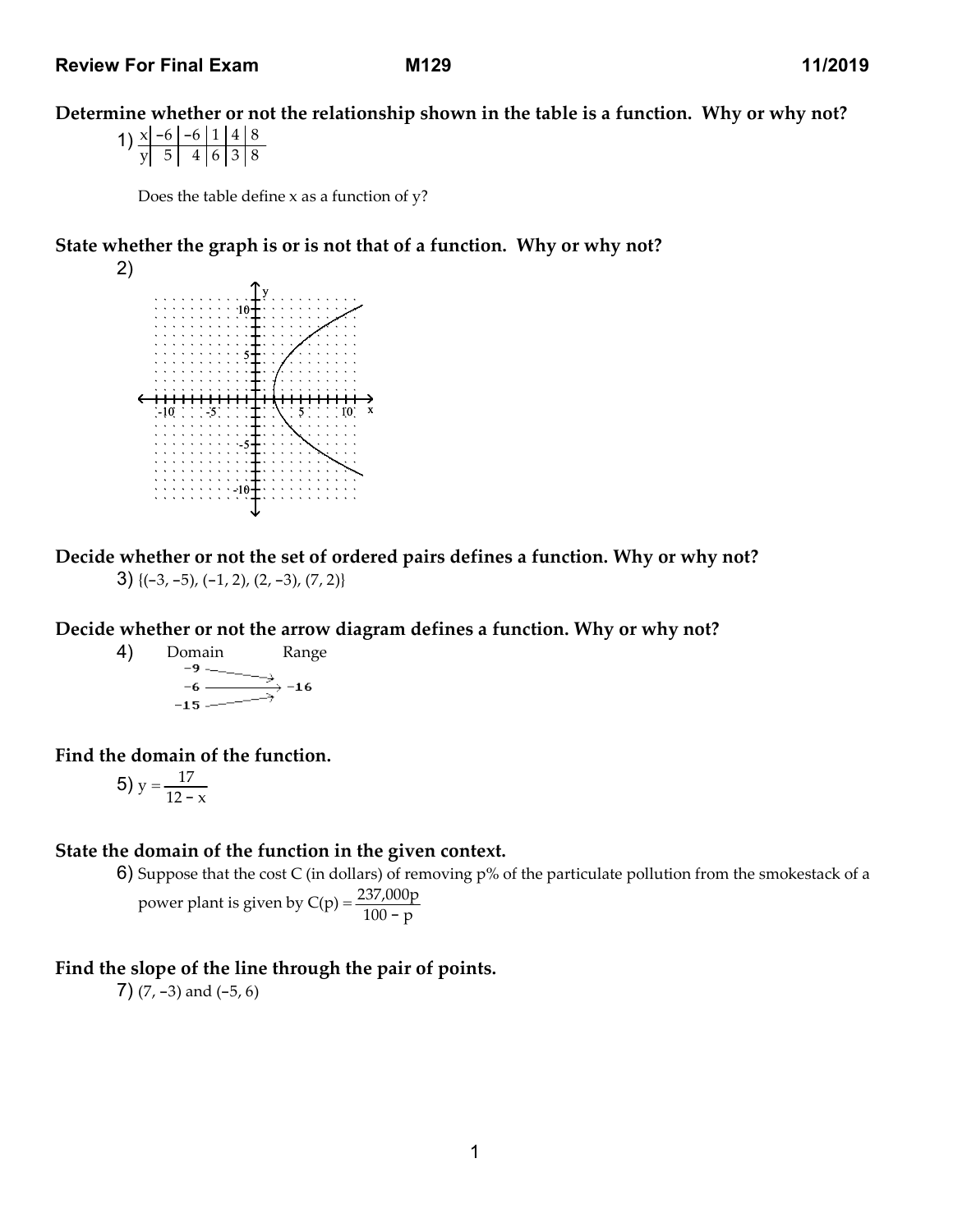Graph the function with a graphing utility.



Find the x- and y-intercepts of the graph of the given equation, if they exist. Then graph the equation.



Decide whether the slope is positive, negative, zero, or undefined. 10)



## Solve the problem.

11) The cost of a rental car for the weekend is given by the function  $C(x) = 146 + 0.25x$ , where x is the number of miles driven. Find the slope of the graph of this function and interpret it as a rate of change.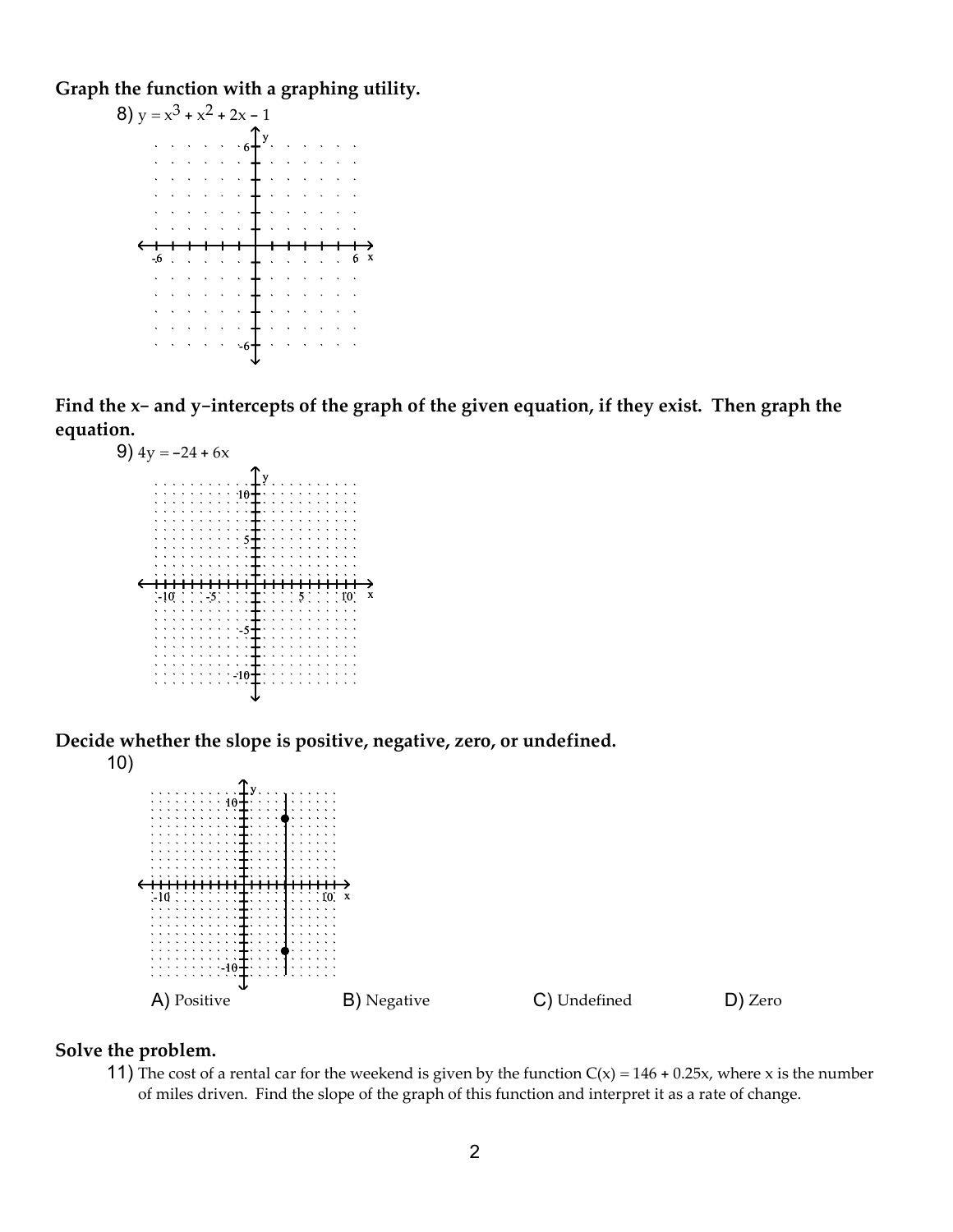Write the slope-intercept form of the equation for the line passing through the given pair of points.

12)  $(-5, -3)$  and  $(-1, -6)$ 

Write the equation of the line whose graph is shown.



## Solve the problem.

14) Using a phone card to make a long distance call costs a flat fee of \$0.81 plus \$0.16 per minute starting with the first minute. Find the total cost of a phone call which lasts 27 minutes.

# Solve the equation.

15)  $-3x + 4(-2x - 7) = -31 - 8x$ 

#### Solve the problem.

16) A repair company's charge for repairing a certain type of copy machine fits the model  $y = 47.38 + 0.617x$ where  $y$  is the number of dollars charged and  $x$  is the number of minutes the repair person is on the job. How many minutes would it take for the cost of repair to reach \$120? (Round to the nearest minute.)

# Use the data shown in the scatter plot to determine whether the data should be modeled by a linear function.

17)



- A) Yes, approximately linear
- B) No, data points do not lie close to a line
- C) Yes, exactly linear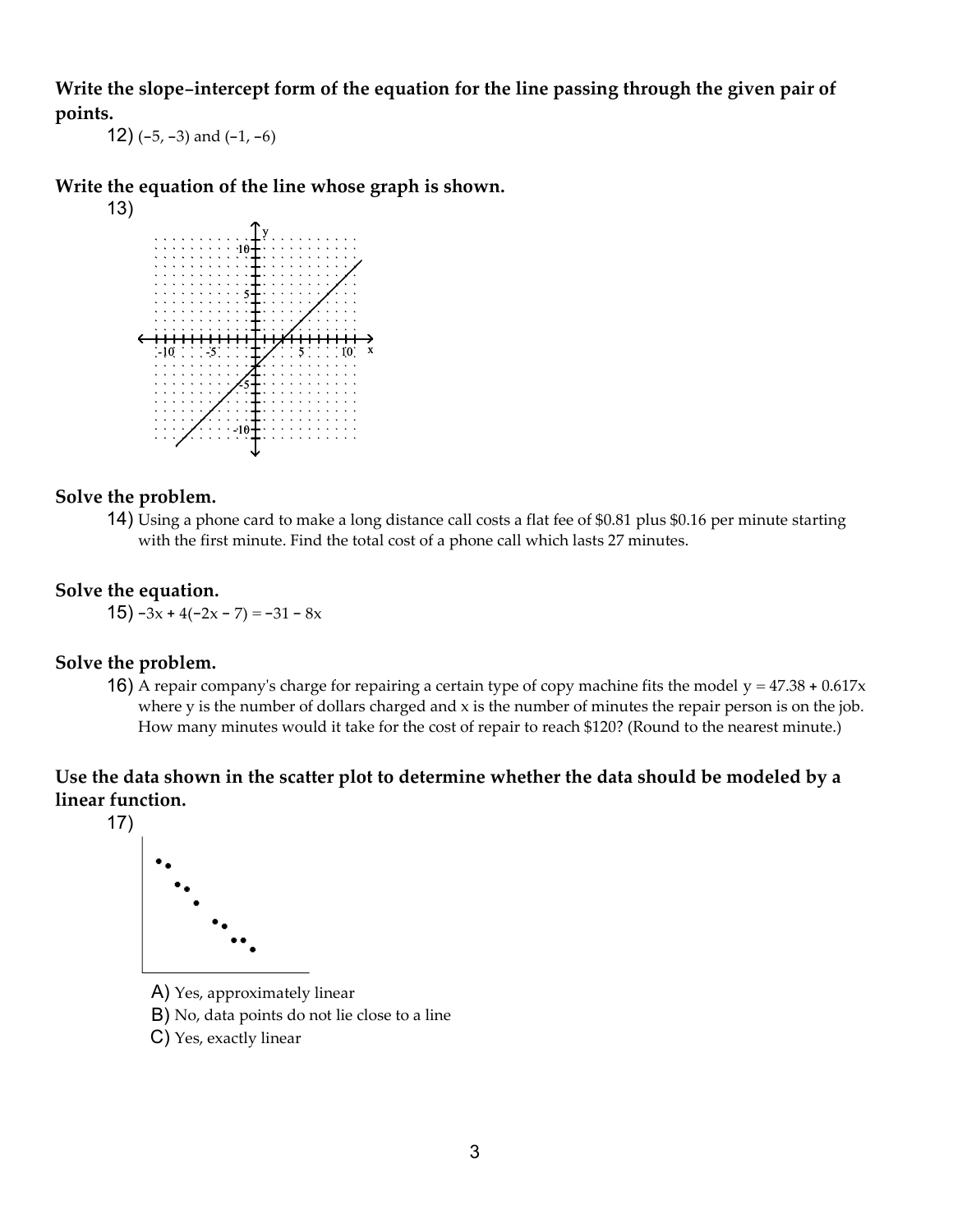#### Determine whether the following data set is exactly linear, approximately linear or nonlinear.

18) Height (inches) | 57 60 72 59 63 65 66 68 Time (seconds) 32.9 40.1 35.7 41.8 47.4 37.3 39.1 41.5 32.8

### Solve the problem.

19) The paired data below consist of the costs of advertising (in thousands of dollars) and the number of products sold (in thousands). The linear model for this data is  $y = 55.8 + 2.79x$ , where x is the cost of advertising (in thousands of dollars) and y is number of products sold (in thousands). Use this model to predict the number of products sold (in thousands) if the cost of advertising is \$8000.

 Cost 9 2 3 4 2 5 9 10 Number 85 52 55 68 67 86 83 73

# Find the number of units that gives break-even for the product. Round your answer to the nearest whole unit.

20) A manufacturer has total revenue given by the function  $R = 258x$  and has total cost given by  $C = 26x + 974,000$ , where x is the number of units produced and sold.

### Solve the problem.

- 21) The demand for a certain product is given by  $p + 8q = 297$ , and the supply is given by  $p 4q = 21$ , where p is the price in dollars and q is the quantity demanded or supplied at price p. Find the price at which the quantity demanded equals the quantity supplied.
- 22) Suppose that the number of inhabitants of Country A is given by  $y = -7.33x + 909.51$  million, and the number of inhabitants of Country B is given by  $y = 2.07x + 815.51$  million, where x is the number of years since 2010. Find the year in which the number of inhabitants of Country A equals the number of inhabitants of Country B.

#### Solve the system of equations by substitution, if a solution exists.

$$
23) \begin{cases} x + 2y = 16 \\ 2x + 3y = 24 \end{cases}
$$

# Solve the system of equations by elimination, if a solution exists.

24)  $\int 6x - 3y = -5$  $18x - 9y = 15$ 

#### Solve the inequality. Write the solution set in interval notation.

25)  $-2(4y - 7) + y \ge 2y - (-8 + y)$ 

#### Solve the double inequality.

26)  $-28 \le -4c + 4 < -4$ 

#### Solve.

27) Suppose that the sales of a particular brand of appliance satisfy the relationship  $S(x) = 120x + 1600$ , where  $S(x)$  represents the number of sales in year x, with  $x = 0$  corresponding to 1990. For what years will sales be between 1960 and 2320?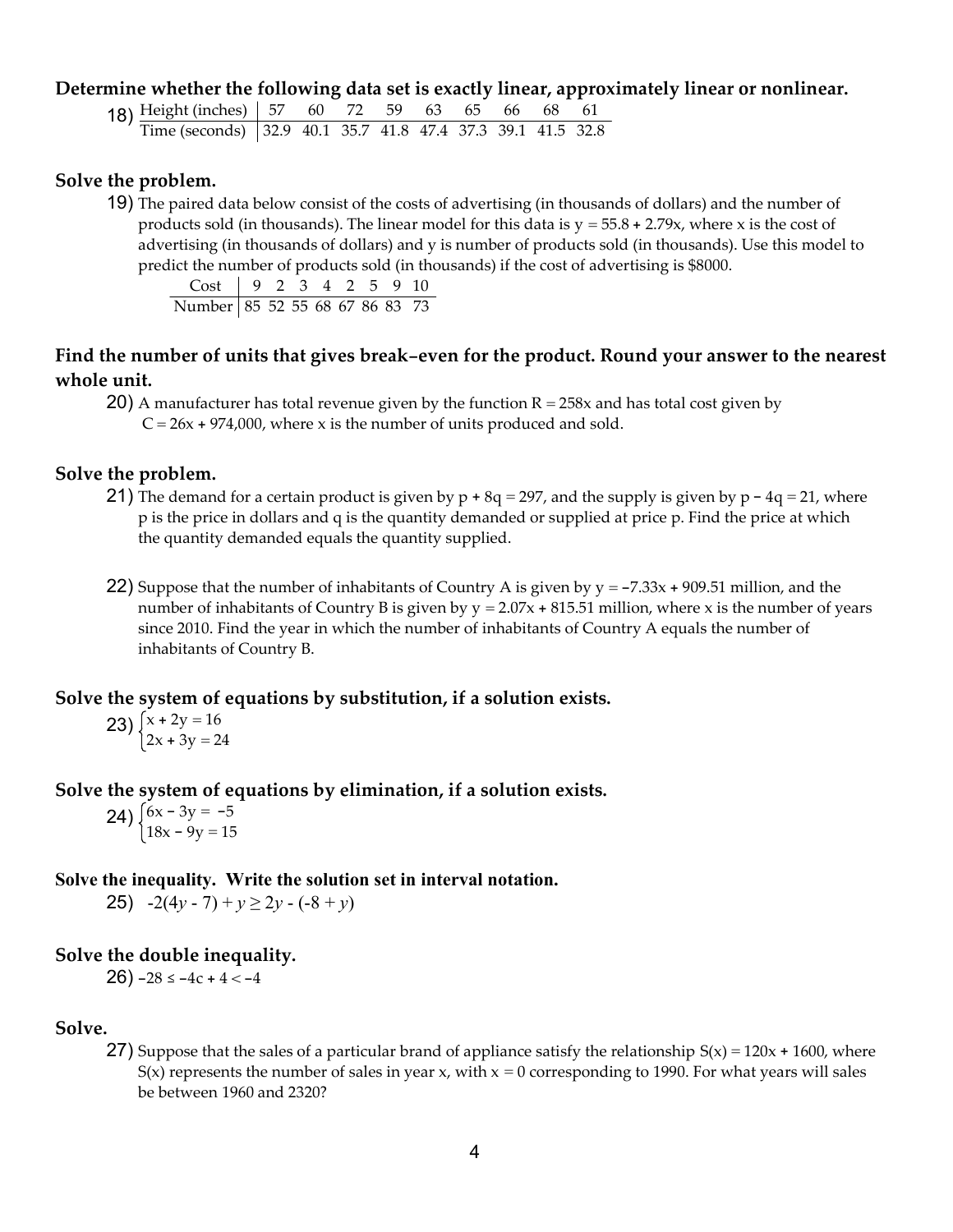# Solve the problem.

28) During the first four months of the year, Jack earned \$1180, \$1170, \$1460 and \$1050. If Jack must have an average salary of at least \$1180 in order to earn retirement benefits, what must Jack earn in the fifth month in order to qualify for benefits?

# Solve the inequality graphically. Give the solution in interval notation.

29) Use the intersection method to solve  $13x - 4 \le 12x - 2$ .



Determine if the graph of the function is concave up or concave down. Explain why. 30)  $y = -x^2 + 1$ 

Determine if the vertex of the graph is a maximum point or a minimum point. Explain why. 31)  $f(x) = 3x^2 + 2x + 2$ 

Give the coordinates of the vertex and graph the equation in a window that includes the vertex.

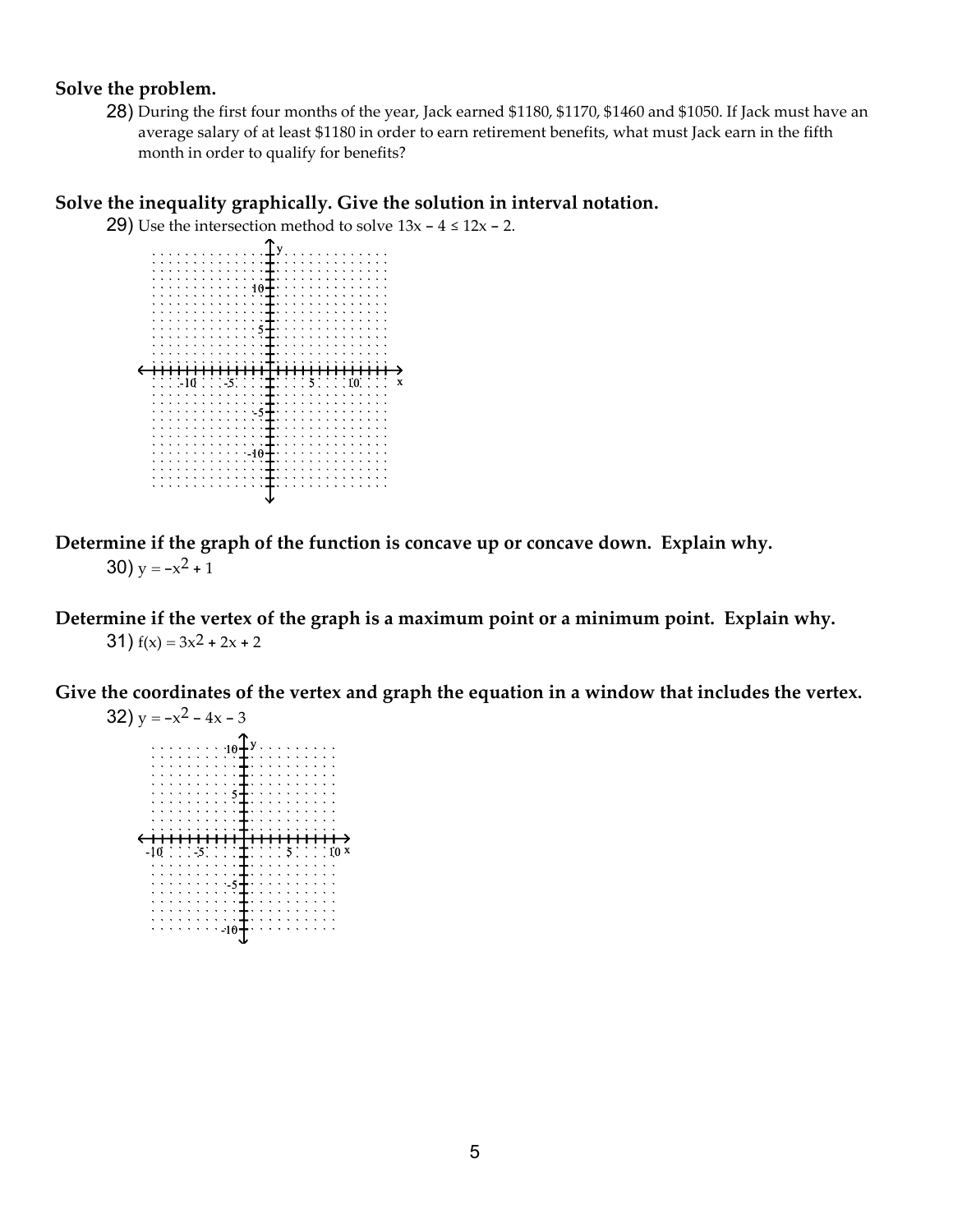Use the graph of the function to estimate the x-intercepts.



#### Solve the problem.

**34)** The manager of big box store has found that if the price of a pillow is  $p(x) = 95 - \frac{x}{6}$  $\frac{\lambda}{8}$ , then x pillows will be sold. The expression for the total revenue from the sale of x pillows is  $R(x) = 95x - \frac{x^2}{6}$  $\frac{8}{8}$ . Find the number of pillows that will produce maximum revenue.

35) Given the following revenue and cost functions, find the maximum profit.

 $R(x) = 60x - 2x^2$ ;  $C(x) = 20x + 104$ 

36) The daily profit for a product is given by  $P = 36x - 0.02x^2 - 1600$ , where x is the number of units produced and sold.

a. Graph this function for x between 0 and 2100.

b. Describe what happens to the profit of this product when the number of units produced is between 1 and 900. What happens after 900 units are produced?

c. Is the graph of this function concave up or down?

37) The number of students receiving a diploma from a local high school for the years 2000 through 2035 can

be projected by the function  $y = -0.275x^2 + 6.05x + 260$ , where x is the number of years after 2000.

a. Is the vertex of the graph of this function a maximum or a minimum?

b. Find the input and output at the vertex. Round to the nearest tenth when appropriate.

## Use factoring to solve the equation.

38)  $4x^2 - 24x + 32 = 0$ 

## Use the square root method to solve the equation.

39)  $7z^2 + 2 = 849$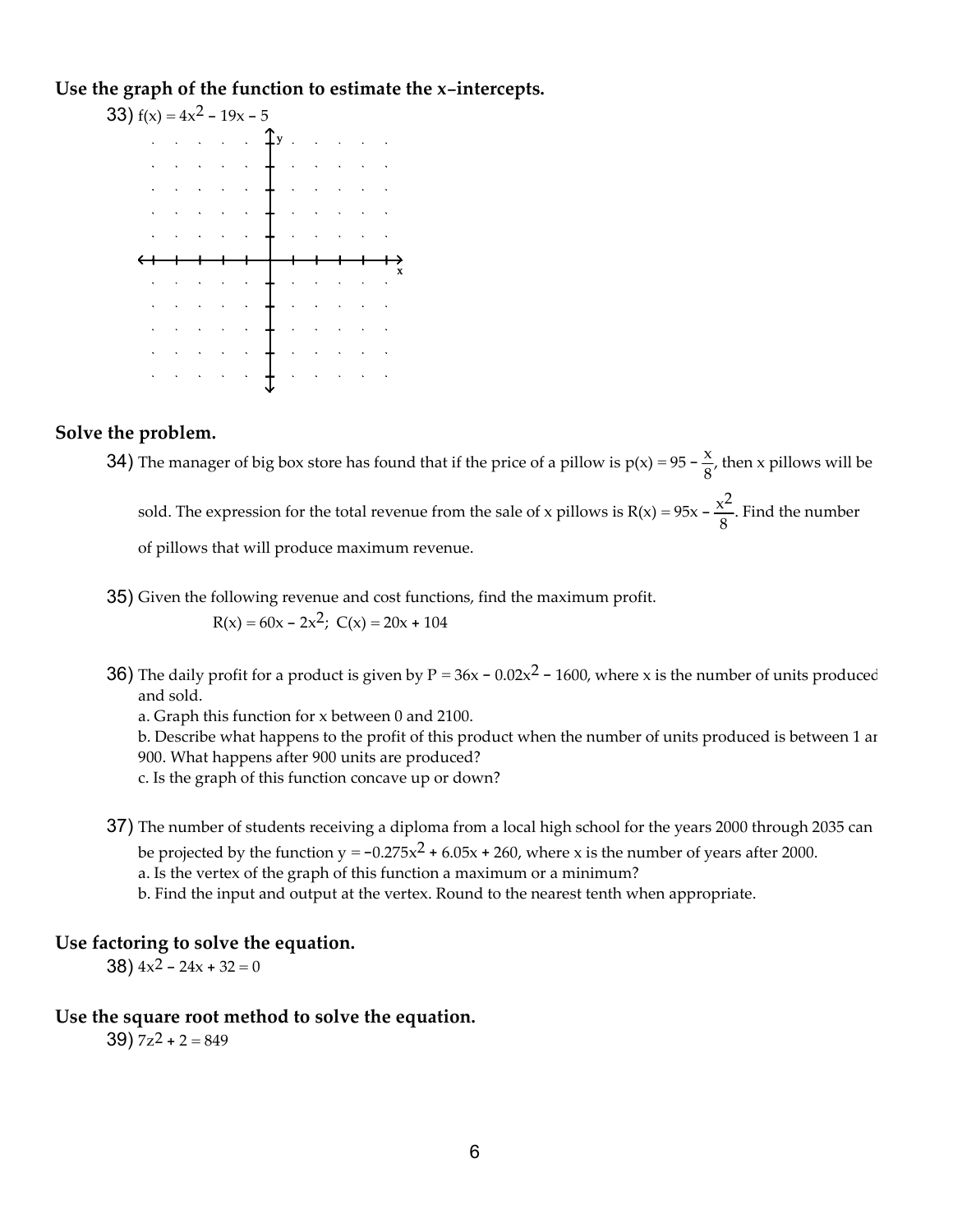#### Use the quadratic formula to solve the equation.

40)  $4m^2 + 12m + 4 = 0$ 

# Solve the problem.

- 41) The following points form a quadratic relationship: (1, 5.0), (2, 4.4), (3, 4.3), (4, 4.2), (5, 4.6), (6, 4.8), (7, 5.4), (8, 6.2) . The x-coordinates are the years a particular company has been in operation and the y-coordinates are the profit, in millions, for that year. Find the quadratic function that models the profit in millions as a function of x, the number of years of operation. Round to three decimal places.
- 42) The table lists the amount of emissions of a certain pollutant in millions of tons.

Year 1980 1985 1990 1995 P 18.8 22.6 26.0 29.0

If the amount of emissions is modeled by a function of the form  $f(x) = ax^2 + bx + c$  where x is the year, estimate the amount of emissions in the year 2025.

43) The percent of people who say they plan to stay in the same job position until they retire has decreased over recent years, as shown in the table below.

Year 2005 2006 2007 2008 2009 2010 Percent 42 38 35 34 30

Find a power function that models the data in the table using an input equal to the number of years from 2000. According to the unrounded model, in what year will only 23% of people plan to stay in the same job posi until retirement?

#### Determine if the function is a growth exponential or a decay exponential.

44)  $y = 9e^{-9x}$ 

A) Growth B) Decay

## Graph the function.

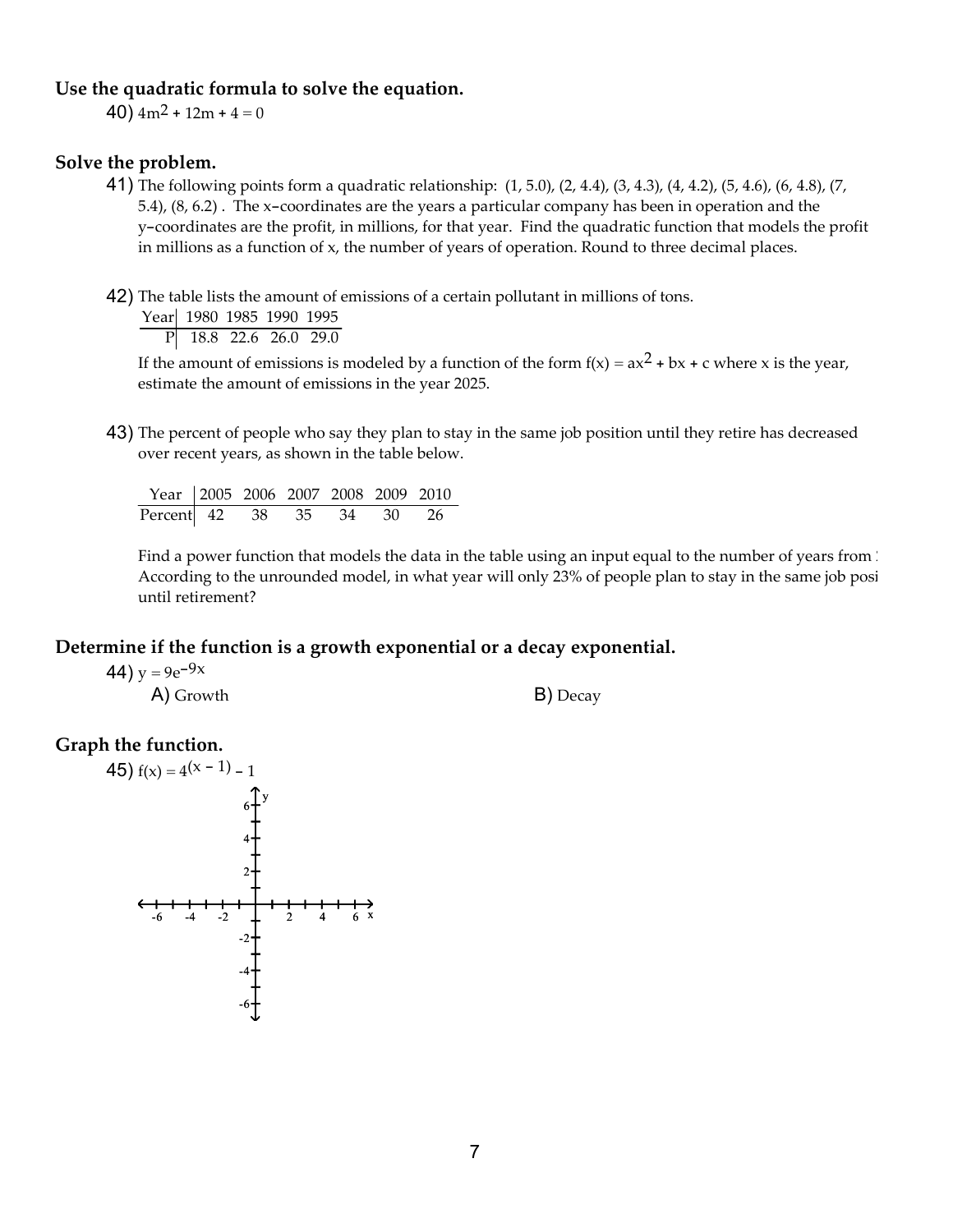## Solve the problem.

**46)** The population of a small country increases according to the function B = 2,500,000e<sup>0.02t</sup>, where t is measured in years. How many people will the country have after 3 years?

## Write the logarithmic equation in exponential form.

47)  $\log_{14} 1 = 0$ 

# Write in logarithmic form.

48)  $4^2 = 16$ 

# Use a change of base formula to evaluate the given logarithm. Approximate to three decimal places.

49)  $\log_6(16.58)$ 

## Solve the equation.

50)  $4^x = 19$  Round to three decimal places.

**51)**  $2(x - 3) = 17$  Round to three decimal places.

52)  $2e^{(3x + 6)} = 10$  Round to three decimal places.

#### Solve the problem.

- 53) The number of visitors to a tourist attraction (for the first few years after its opening) can be approximated by  $V(x) = 50 + 10 \log_2 x$ , where x represents the number of months after the opening of the attraction. Find the number of visitors 32 months after the opening of the attraction.
- 54) If \$4900 is invested in an account earning 7% annual interest compounded continuously, then the number of years that it takes for the amount to grow to \$9800 is  $n = \frac{\ln 2}{2.07}$  $\frac{m_2}{0.07}$ . Find the number of years to the nearest tenth of a year.
- 55) What will be the amount in an account with initial principal \$9000 if interest is compounded continuously at an annual rate of 7.25% for 7 years?
- 56) How long would it take \$5000 to grow to \$25,000 at 9% compounded continuously? Round your answer to the nearest tenth of a year.

## Solve the equation. Give an exact solution.

57)  $5 \ln x = 8$ 

58)  $\log_5 x = 3$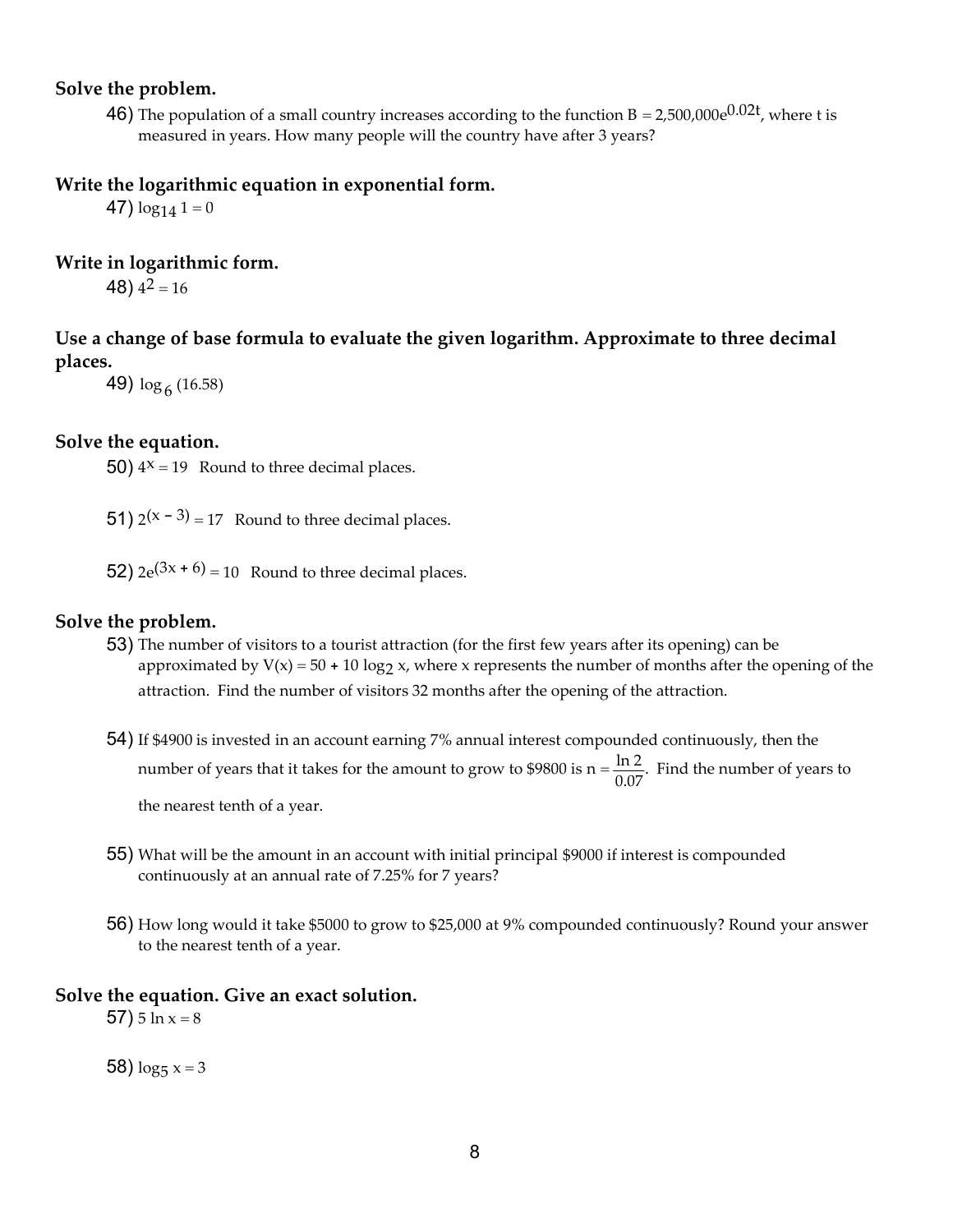59)  $log(x + 20) = 1$ 

# Solve the problem.

- 60) The consumption of electricity can be modeled by  $C = Ae^{rt}$ , where A is the current use, r is the rate at which the use is increasing, and t is the number of years. Suppose the consumption of electricity grows at 6.8% per year. Find the number of years before the use of electricity has tripled. Round the answer to the nearest hundredth.
- 61) If \$1000 is invested at the end of each year in an annuity that pays 8%, compounded annually, the number of years it takes for the future value to amount to \$22,000 is given by  $t = log_{1.08} 177$ . Use the change of base formula to find the number of years until the future value is \$22,000, to the nearest tenth of a year.
- 62) Find the exponential function that models the data in the table below.

| $\mathsf{x}$ | f(x)   |
|--------------|--------|
| $-2$         | 22     |
| -1           | 15.4   |
| 0            | 10.78  |
| 1            | 7.546  |
| 2            | 5.2822 |

63) Find the logarithmic function that models the data in the table below.

|  | $\begin{array}{ c c c c c c }\hline x&1&2&3&4&5 \ \hline y&1.3&4.9&6.8&8.0&9.2 \ \hline \end{array}$ |  |
|--|------------------------------------------------------------------------------------------------------|--|
|  |                                                                                                      |  |

64) Find an exponential function that models the data below and use it to predict about how many books will have been read in the eighth grade.

|               | Grade   Number of Books Read |
|---------------|------------------------------|
|               |                              |
| $\mathcal{P}$ | 27                           |
|               |                              |
| 5             | 121                          |

65) Wind speed varies in the first twenty meters above the ground. For a particular day, let

 $f(x) = 9.8 \ln x + 3.3$  model the wind speed x meters above the ground. At what height is the wind speed 9 meters per second? Round results to the nearest hundredth.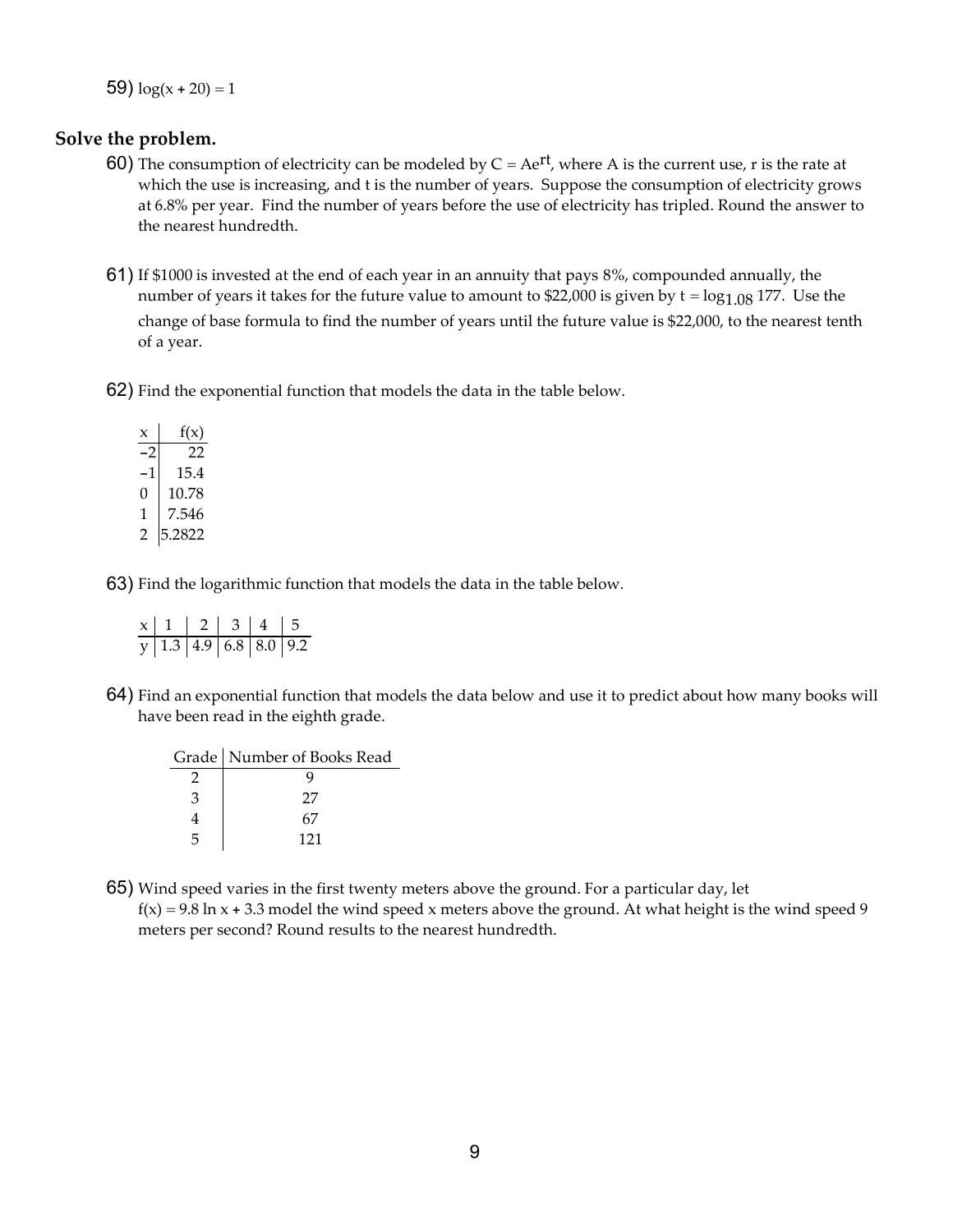# Answer Key Testname: M129REVIEWFORFINALEXAM



- 2) No, it fails the vertical line test
- 3) Yes, each x-value is assigned exactly one y-value.
- 4) Yes, each value of the domain is assigned exactly one value from the range.
- 5) All real numbers except 12 6)  $0 \le p < 100$  $(7) - \frac{3}{4}$ 4 8) me: M129REVIEWFORFINALEXAM<br>
o, the x value of -6 is repeated with different y-values<br>
o, it fails the vertical line test<br>
s.e, each v-value is assigned exactly one y-value.<br>
s.e, each v-value is assigned exactly one value  $y_{\ell}$  $6 + \sqrt{2}$  $-6 +$  . The set of the set of the set of the set of the set of the set of the set of the set of the set of the set of the set of the set of the set of the set of the set of the set of the set of the set of the set of the 9) x: 4; y: -6  $-1$ <br>  $\frac{1}{2}$ <br>  $\frac{1}{2}$ <br>  $\frac{1}{2}$ <br>  $\frac{1}{2}$ <br>  $\frac{1}{2}$ <br>  $\frac{1}{2}$ <br>  $\frac{1}{2}$ <br>  $\frac{1}{2}$ <br>  $\frac{1}{2}$ <br>  $\frac{1}{2}$ <br>  $\frac{1}{2}$ <br>  $\frac{1}{2}$ <br>  $\frac{1}{2}$ <br>  $\frac{1}{2}$ <br>  $\frac{1}{2}$ <br>  $\frac{1}{2}$ <br>  $\frac{1}{2}$ <br>  $\frac{1}{2}$ <br>  $\frac{1}{2}$ <br>  $\frac{1}{$  $y \sim 1$ 10  $5 + \cdots$  ,  $\gamma$  ,  $\cdots$  ,  $\gamma$ -5  $\uparrow$   $\uparrow$   $\uparrow$   $\uparrow$   $\uparrow$   $\uparrow$   $\uparrow$   $\uparrow$   $\uparrow$   $\uparrow$   $\uparrow$   $\uparrow$   $\uparrow$   $\uparrow$   $\uparrow$   $\uparrow$   $\uparrow$   $\uparrow$   $\uparrow$   $\uparrow$   $\uparrow$   $\uparrow$   $\uparrow$   $\uparrow$   $\uparrow$   $\uparrow$   $\uparrow$   $\uparrow$   $\uparrow$   $\uparrow$   $\uparrow$   $\uparrow$   $\uparrow$   $\uparrow$   $\uparrow$   $\uparrow$   $\$  $-10 + \cdot \cdot \cdot \cdot \cdot \cdot \cdot \cdot \cdot$

10) C

- 11) 0.25; The cost of the rental car increases by \$0.25 for each mile driven.
- 12)  $y = -\frac{3}{4}$  $\frac{3}{4}x - \frac{27}{4}$ 4 13)  $y = x - 3$ 14) \$5.13
- 15) 1
- 16) 118 min
- 17) A
- 18) nonlinear
- 19) 78,120 products sold
- 20) 4198 units
- 21) \$113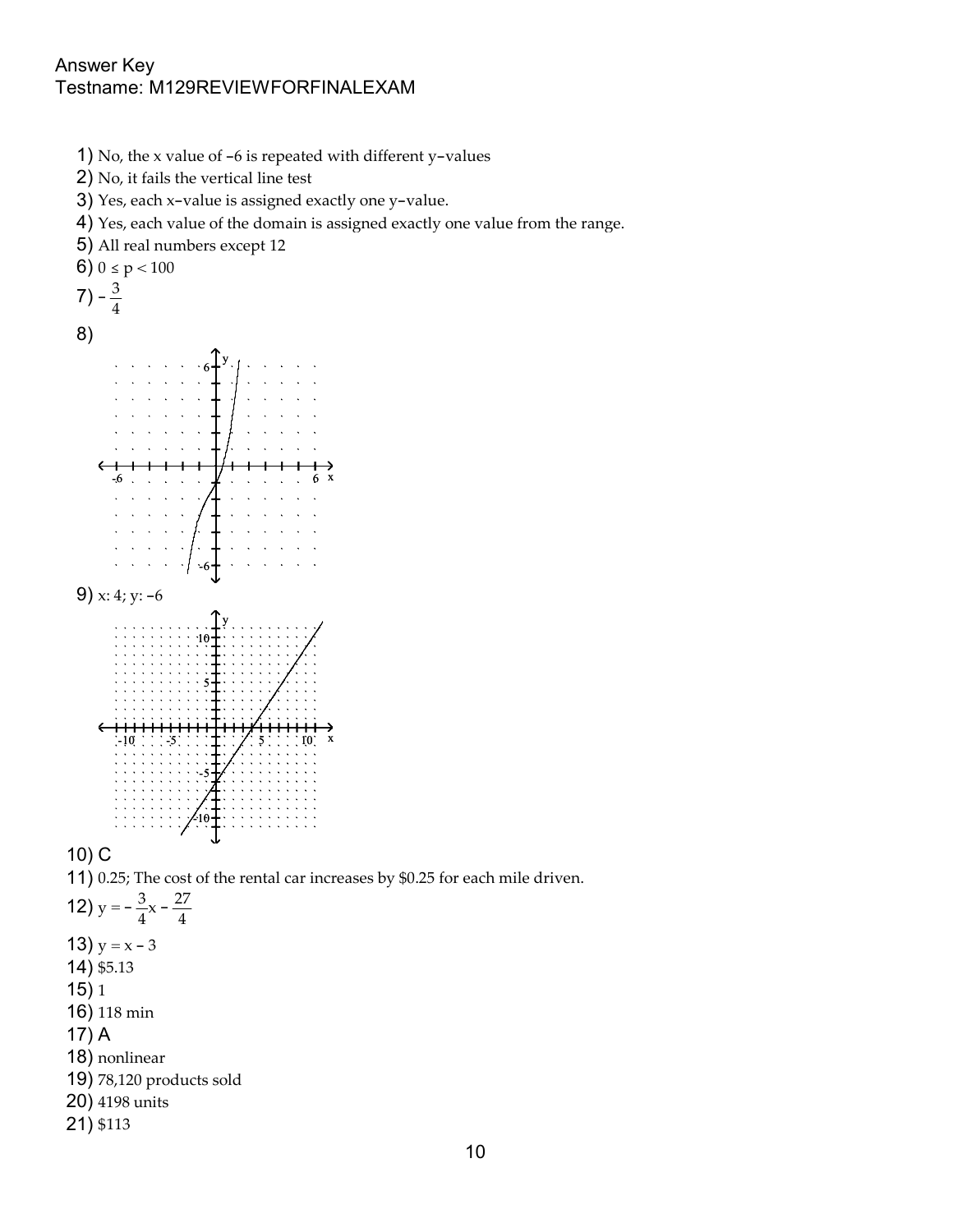# Answer Key Testname: M129REVIEWFORFINALEXAM



b. The profit increases.; The profit decreases.

c. The graph is concave down.

37) a. maximum

b. (11, 293.3)

38) 2, 4

39) ±11